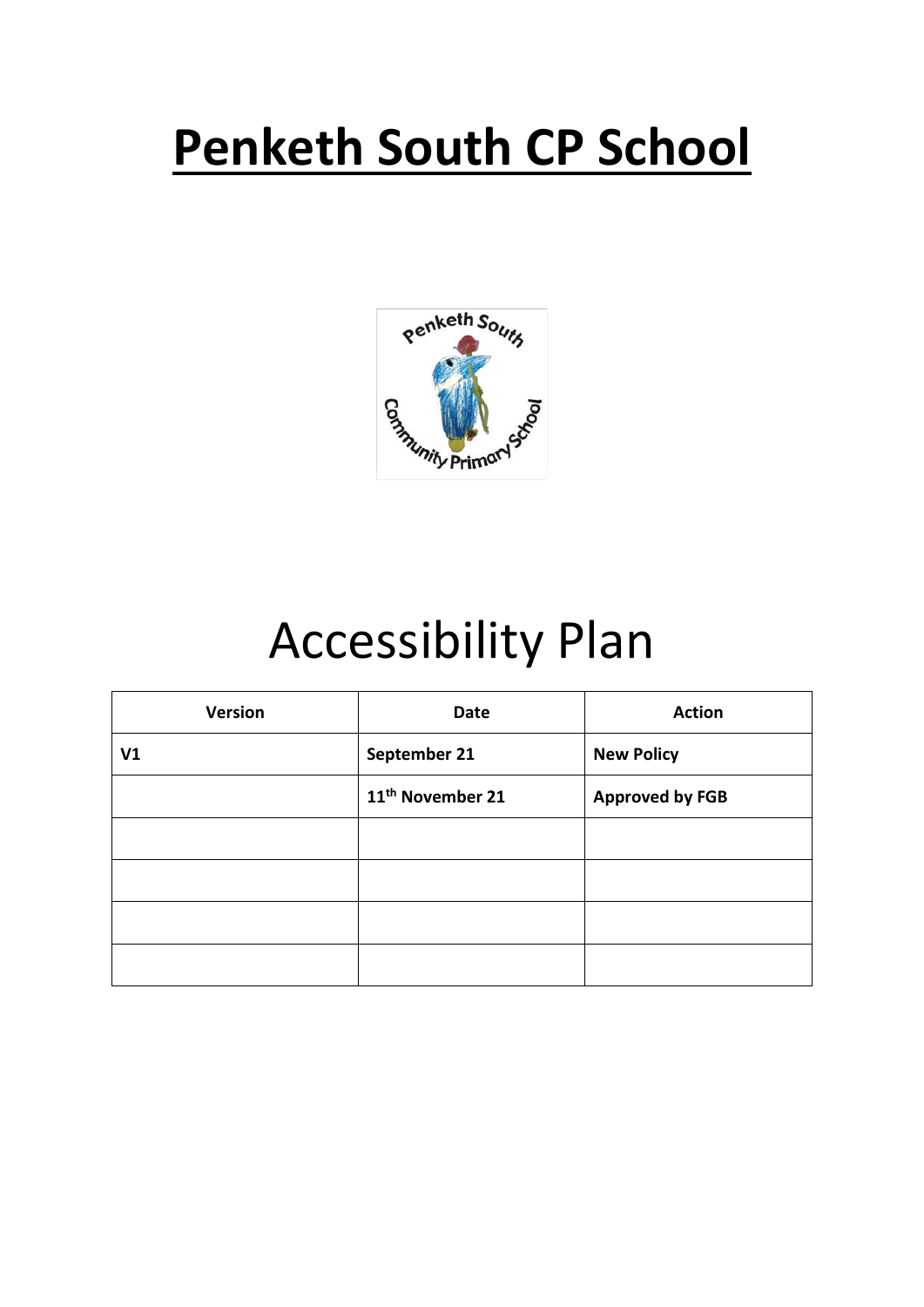## **Aims of the Accessibility Plan**

This plan outlines how Penketh South Primary School aims to increase access to education for pupils with disabilities in the three areas required by the planning duties in the Equality Act 2010 (i.e. the curriculum, physical environment and information).

A person is regarded as having a disability under the Act where they have a physical or mental impairment that has a substantial and long-term adverse effect on their ability to carry out normal day-to-day activities.

This plan aims to:

- Increase the extent to which pupils with disabilities can participate in the curriculum.
- Improve the physical environment of the school to enable pupils with disabilities to take better advantage of education, benefits, facilities and services provided.
- Improve the availability of accessible information to pupils with disabilities.

The above aims will be delivered within a reasonable timeframe, and in ways which are determined after taking into account pupils' disabilities and the views of parents and pupils. In the preparation of an accessibility strategy, the LA must have regard to the need to allocate adequate resources in the implementation of this strategy.

The governing board also recognises its responsibilities towards employees with disabilities and will:

- Monitor recruitment procedures to ensure that individuals with disabilities are provided with equal opportunities.
- Provide appropriate support and provision for employees with disabilities to ensure that they can carry out their work effectively without barriers.
- Undertake reasonable adjustments to enable staff to access the workplace.

The plan will be resourced, implemented, reviewed and revised in consultation with:

- Pupils' parents.
- The headteacher and other relevant members of staff.
- Governors.
- External partners.

This plan is reviewed **every three years** to take into account the changing needs of the school and its pupils. The plan is also reviewed where the school has undergone a refurbishment.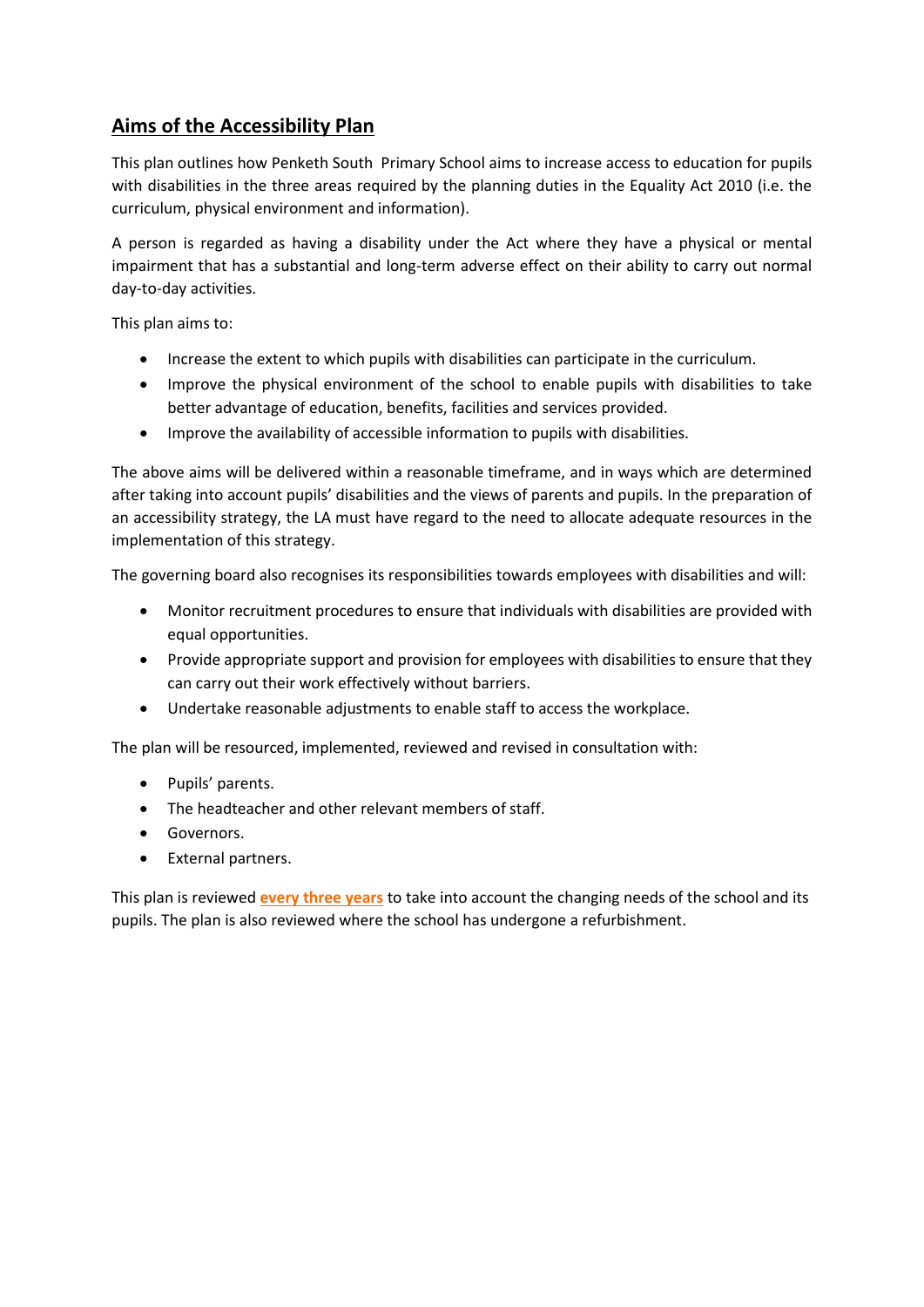# **The Accessibility Audit**

The governing board will ensure that an **annual** Accessibility Audit takes place. The audit will cover the following three areas:

- **Access to the curriculum**  the governing board will assess the extent to which pupils with disabilities can access the curriculum on an equal basis with their peers.
- **Access to the physical environment**  the governing board will assess the extent to which pupils with disabilities can access the physical environment on an equal basis with their peers.
- **Access to information**  the governing board will assess the extent to which pupils with disabilities can access information on an equal basis with their peers.

When conducting the audit, the governing board will consider all kinds of disabilities and impairments, including, but not limited to, the following:

- **Ambulatory disabilities**  this includes pupils who use a wheelchair or mobility aid
- **Dexterity disabilities**  this includes those whose everyday manual handling of objects and fixtures may be impaired
- **Visual disabilities**  this includes those with visual impairments and sensitivities
- **Auditory disabilities**  this includes those with hearing impairments and sensitivities
- **Comprehension** this includes hidden disabilities, such as autism and dyslexia

The findings from the audit will be used to identify short-, medium- and long-term actions to address specific gaps and improve access.

All actions will be carried out in a reasonable timeframe, and after taking into account pupils' disabilities and the preferences of their parents. The actions that will be undertaken are detailed in the following sections of this document.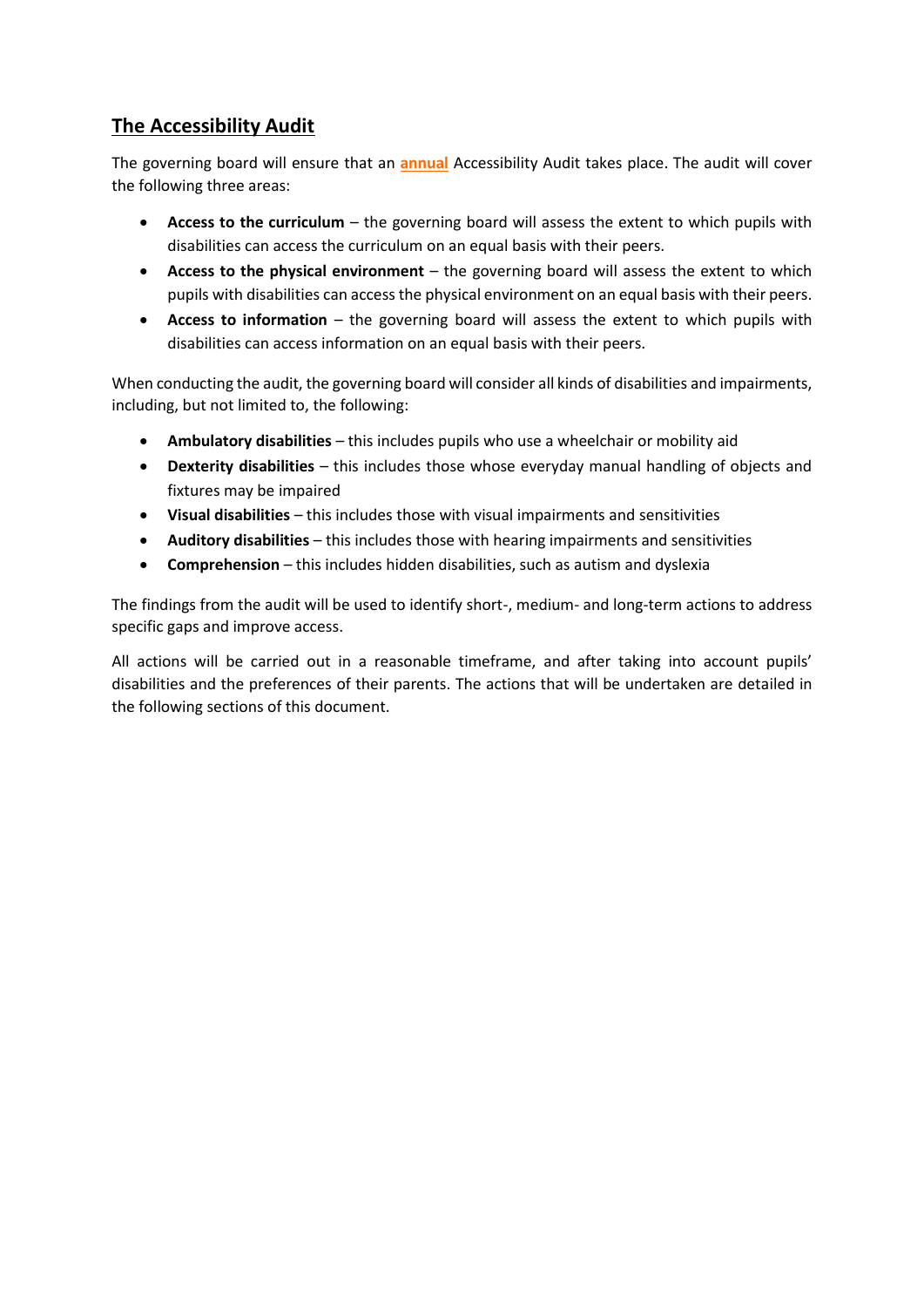## Aim 1 -To reduce and where possible, eliminate barriers to accessing the curriculum and to enable the full participation of pupils, and prospective pupils, with a disability in Penketh South Primary School.

- Our current position:
- Liaising with external service and agencies regarding individual pupils (physical, sensory, learning, behaviour).
- Using specialist staff members to support learning and to give pastoral and inclusion support
- Organising Teaching Assistant (TA) deployment to cover a mix of curriculum and learning needs.
- Ensuring that where appropriate, pupils have access to national and internal assessments facilitated by provision of extra time, readers etc.
- Provision of a bank of specialist resources, available to support individual pupil needs.
- Setting clear learning objectives that are appropriately differentiated for individual pupils.
- Encouraging the use of clear, well-presented visual aids to the support learning of all pupils.
- Taking full advantage of the opportunities available outside school to provide educational visits that are accessible to all pupils.
- Developing a Restorative approaches ethos within school.
- Using a range of teaching methods and styles to facilitate access for all pupils: for example appropriate use of language, questioning techniques, individual, pair and group work. (visual/auditory/kinaesthetic).
- Using ability groups to target additional needs, with skilled TAs to support learning.
- Making every effort to enhance inclusion at all times.
- Creating a culture of understanding and tolerance, so that all ability groups and all disabilities, are accepted as part of our school community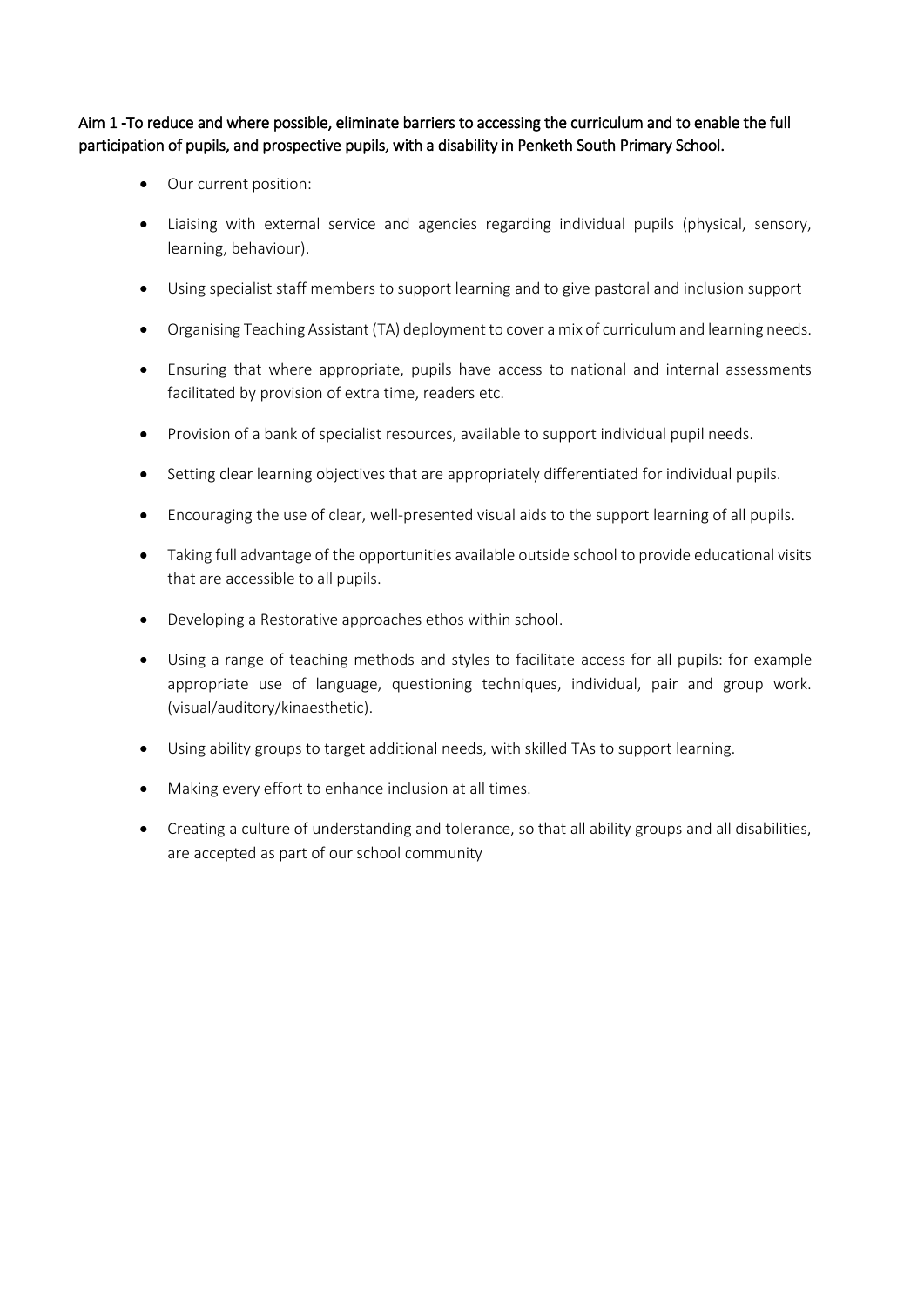| Aim1                                                                                                                                     | To be achieved by                                                                                                                                                                                                                                                                                                                                                                                  | Responsibilities/Time/Cost                                                        | <b>Success Criteria</b>                                                                                                                                                                                                              | <b>Monitor</b>                                                |
|------------------------------------------------------------------------------------------------------------------------------------------|----------------------------------------------------------------------------------------------------------------------------------------------------------------------------------------------------------------------------------------------------------------------------------------------------------------------------------------------------------------------------------------------------|-----------------------------------------------------------------------------------|--------------------------------------------------------------------------------------------------------------------------------------------------------------------------------------------------------------------------------------|---------------------------------------------------------------|
|                                                                                                                                          |                                                                                                                                                                                                                                                                                                                                                                                                    |                                                                                   |                                                                                                                                                                                                                                      | /Review                                                       |
| 1.1 To ensure all<br>staff are trained to<br>support children<br>with medical<br>conditions.                                             | Update staff training<br>annually in:<br>As required in other<br>specific conditions<br>• Update Medicines<br>Policy annually and<br>ensure annual parental<br>medical forms are<br>gathered                                                                                                                                                                                                       | All staff<br><b>SLT</b><br>H&S Lead<br>First Aid Team<br>September 2021 - ongoing | Staff are confident<br>supporting children<br>with medical<br>conditions<br>Staff have received<br>appropriate training<br>for medical conditions<br><b>Medicines Policy</b><br>updated Parental<br><b>Medical forms</b><br>complete | <b>SLT</b><br>Class<br><b>Teachers</b><br>Governors<br>update |
| 1.2 Improve<br>assessment systems<br>further to embed<br>consistent practice<br>across the whole<br>school within<br>foundation subjects | Review NFER Year 3,4,5<br>impact for<br>baseline and in<br>response to Covid-19<br>catch-up strategy.<br>• Staff meeting time to<br>moderate<br>between classes within<br>a key stage<br>and key stages for<br>progression.<br>• Curriculum co-<br>ordinators to have<br>greater ownership of<br>the assessment and be<br>involved in<br>suggesting<br>appropriate<br>interventions<br>and support | Headteacher<br><b>SLT</b><br>No Funding implications                              | Assessment systems<br>are consistently and<br>effectively used<br>across the whole<br>school                                                                                                                                         | <b>SLT</b><br>Class<br>Teachers                               |
| 1.3 Classrooms are<br>optimally organised<br>to promote the<br>participation and<br>independence of all<br>pupils                        | • Identify and establish<br>quiet workstations in<br>classrooms (if needed)<br>• Classroom equipment<br>organised and labelled<br>• Visual timetables<br>evident<br>• SENDco to lead out<br>on training to support<br>with provision<br>• Mental health lead to<br>support with provision<br>to support access for<br>all                                                                          | All staff<br>SENCo<br>Mental Health Lead                                          | Classroom are<br>organised and<br>promote participation<br>and independence                                                                                                                                                          | Headteacher<br>SENCo                                          |
| 1.4 Enrichment                                                                                                                           | Review enrichment                                                                                                                                                                                                                                                                                                                                                                                  | Headteacher                                                                       | Increase range of                                                                                                                                                                                                                    | Headteacher                                                   |
| activities are                                                                                                                           | provision                                                                                                                                                                                                                                                                                                                                                                                          |                                                                                   | enrichment activities                                                                                                                                                                                                                |                                                               |
| planned to ensure                                                                                                                        |                                                                                                                                                                                                                                                                                                                                                                                                    |                                                                                   | to include all pupils                                                                                                                                                                                                                |                                                               |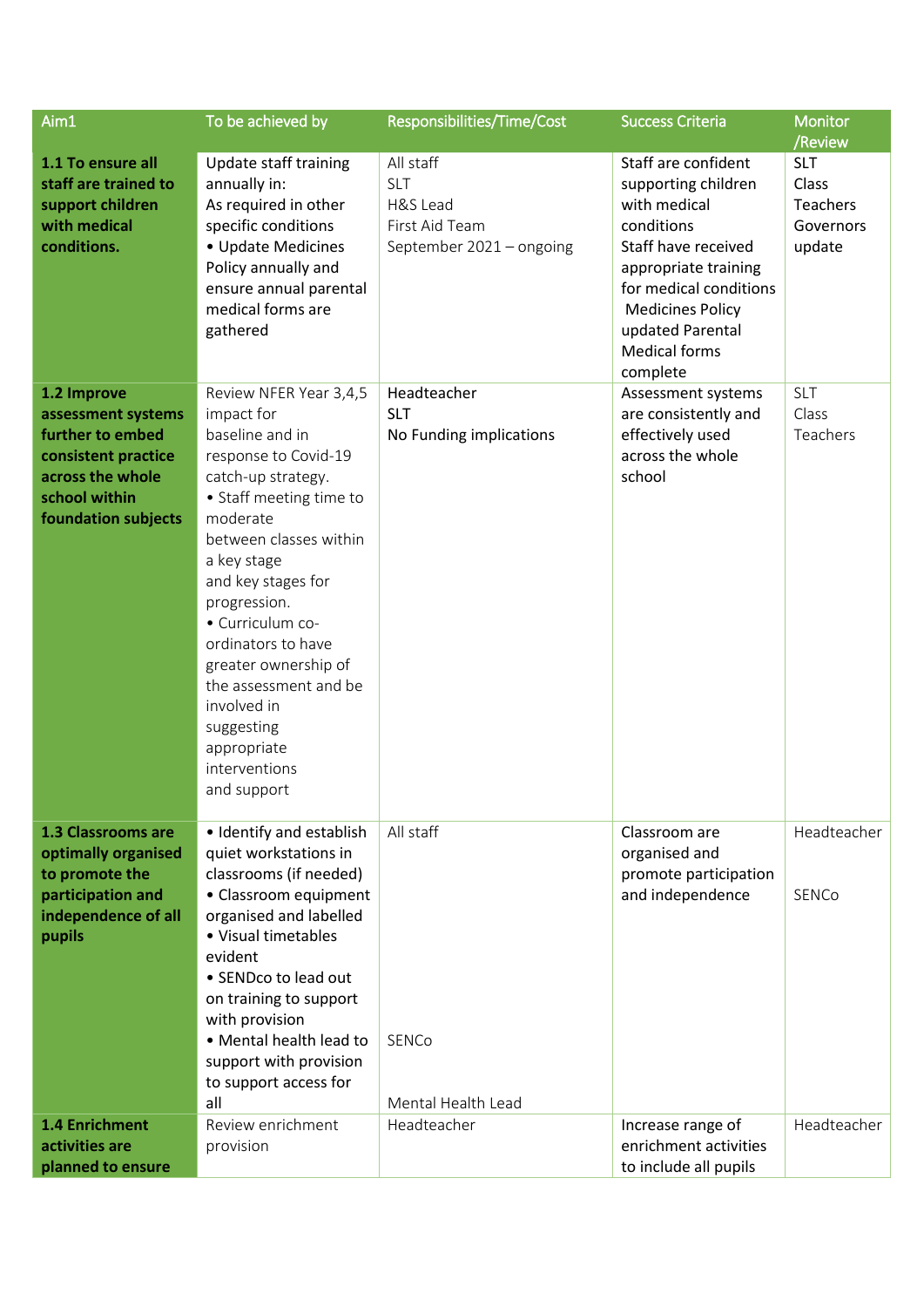Aim 2: To improve the physical environment of the school to increase the extent to which pupils with a disability can take advantage of education and associated services. Penketh South Primary takes account of the needs of pupils and visitors with physical difficulties and sensory impairments when planning and undertaking improvements and refurbishment of the site and premises.

Our current position:

- The school building is accessible for pupils with physical difficulties.
- The outside play areas are flat and accessible to wheelchair users, including the school field
- 1 disabled car park space is available in the school car park
- Disabled toilet facilities are available with wheelchair access on ground floor
- Private room spaces are available to enable confidential meetings to take place with SENCo, staff, support agency staff and parents
- Space for small group work and individualised work for targeted learners
- Children's work is shown to be valued by use in displays around the school and in classrooms
- The outdoor learning environment continues to be developed to enhance pupil's health and wellbeing including quiet areas, play areas

| $\overline{A}$ im 2                                                                 | To be achieved<br>by                                                                                                                                                                           | Responsibilities/Time/Cost       | <b>Success Criteria</b>                                                                                 | <b>Monitor</b>       |
|-------------------------------------------------------------------------------------|------------------------------------------------------------------------------------------------------------------------------------------------------------------------------------------------|----------------------------------|---------------------------------------------------------------------------------------------------------|----------------------|
| 2.1 Key Stage<br>1 to develop<br>outdoor area<br>to improve<br>outdoor<br>provision | Children to use<br>the outdoor<br>area during<br>lesson time to<br>support and<br>enhance<br>learning KS1 to<br>plan appropriate<br>learning for<br>outdoor<br>provision during<br>lesson time | Headteacher<br>Key Stage 1 staff | Outdoor<br>provision will<br>enhance<br>children's<br>learning                                          | Key Stage 1<br>staff |
| .2 There is a<br>reduction in<br>the number of<br>minor bumps                       | The children are<br>able to access all<br>outdoor areas<br>and have<br>adequate space<br>to learn and<br>play                                                                                  | Headteacher<br>H and S staff     | There is a<br>reduction in<br>the number of<br>reported<br>playtime<br>incidents<br>involving<br>bumps. | All staff            |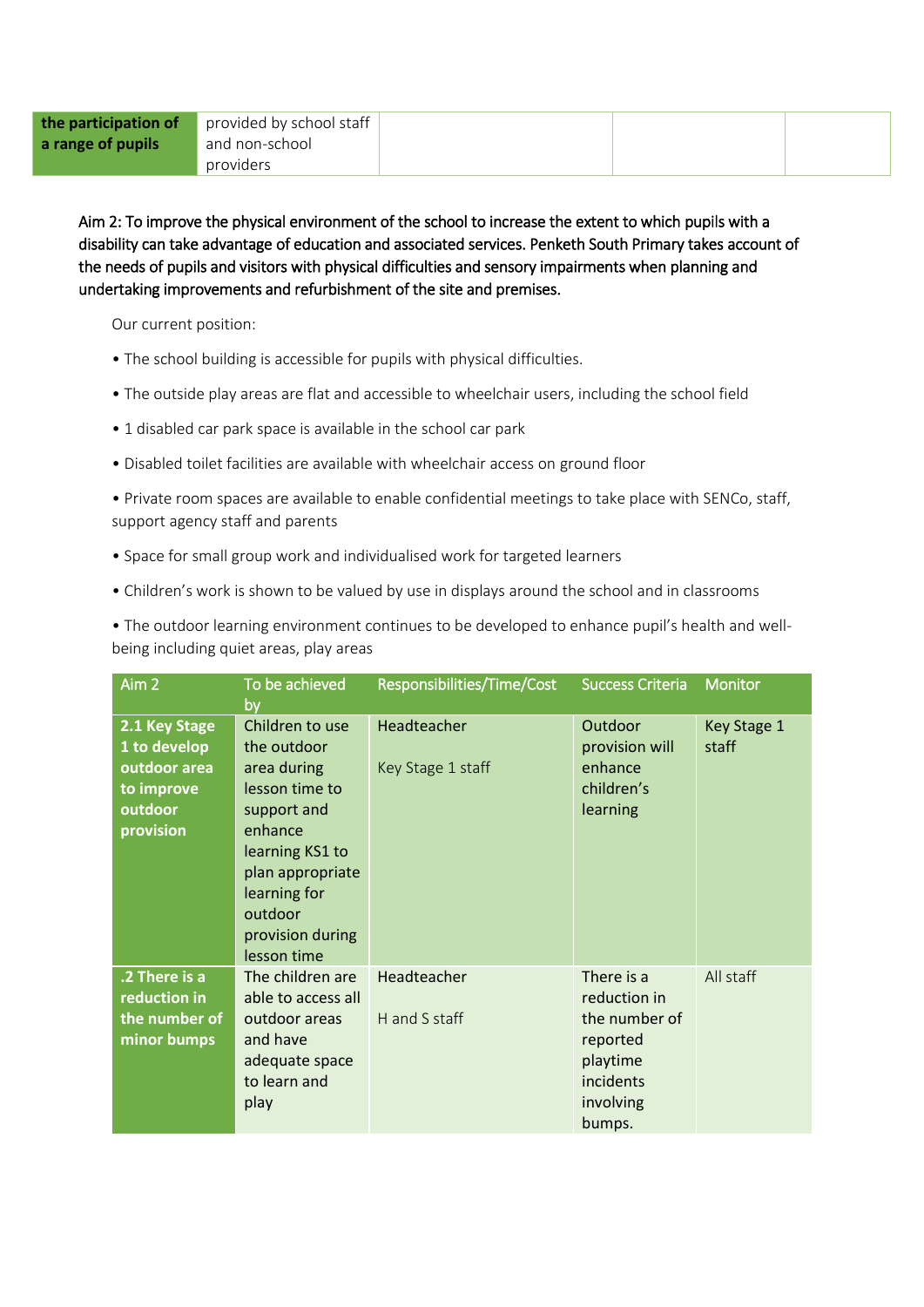### Aim 3: Improvements in the provision of information in a range of formats for pupils with a disability.

Our current position:

- Visual timetables and information supported by signs/symbols for all pupil, including targeted pupils
- Home-school planners for all children to ensure effective communication
- Provision of verbal or large print information for targeted pupils
- Training for SENCo to support with staff training
- Close working with external providers

| Aim <sub>2</sub>  | To be achieved        | Responsibilities/Time/Cost | <b>Success</b> | Monitor      |
|-------------------|-----------------------|----------------------------|----------------|--------------|
|                   | by                    |                            | Criteria       |              |
| 3.1 Review        | Provide               | Headteacher                | All parents    | All parents  |
| information to    | information           | <b>All Staff</b>           | receive        | understand   |
| parents/carers    | and letters in        | <b>SLT</b>                 | information in | what are the |
| to ensure         | clear print in        | <b>School Office</b>       | a form that    | headlines of |
| accessible, using | 'simple               | Governors                  | they can       | the school   |
| learning from     | English'.             |                            | access         | information  |
| Covid-19          | <b>School Office</b>  |                            |                |              |
| response          | will support          |                            |                |              |
| provision         | and help              |                            |                |              |
|                   | parents to            |                            |                |              |
|                   | access                |                            |                |              |
|                   | information           |                            |                |              |
|                   | and complete          |                            |                |              |
|                   | forms                 |                            |                |              |
|                   | <b>Parents will</b>   |                            |                |              |
|                   | be signed up          |                            |                |              |
|                   | for School            |                            |                |              |
|                   | Spider                |                            |                |              |
|                   | Ensure<br>website and |                            |                |              |
|                   | all documents         |                            |                |              |
|                   | accessible via        |                            |                |              |
|                   | the school            |                            |                |              |
|                   | website can           |                            |                |              |
|                   | be accessed           |                            |                |              |
|                   | The school            |                            |                |              |
|                   | will be able to       |                            |                |              |
|                   | provide               |                            |                |              |
|                   | written               |                            |                |              |
|                   | information in        |                            |                |              |
|                   | different             |                            |                |              |
|                   | formats when          |                            |                |              |
|                   | required for          |                            |                |              |
|                   | individual            |                            |                |              |
|                   | purposes              |                            |                |              |